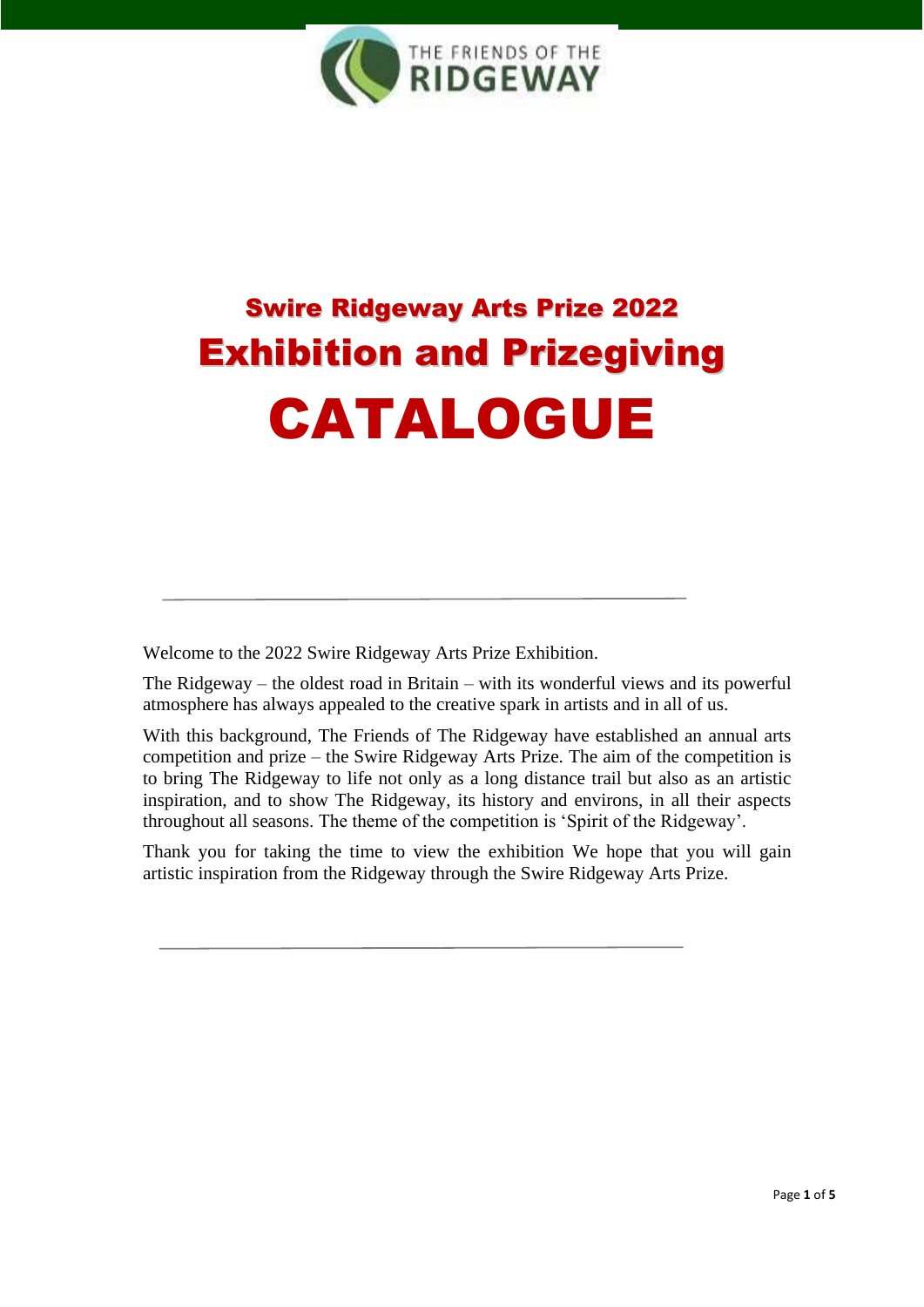## **Swire Ridgeway Arts Prize 2022 LIST OF WORKS**

### **WRITTEN**

|    | Carole Barfoot          | Monument                                     | <b>NFS</b> |  |
|----|-------------------------|----------------------------------------------|------------|--|
|    | Carole Barfoot          | Life on the path is                          | <b>NFS</b> |  |
| 3  | Vicci Bentley           | Chinnor Hill                                 | <b>NFS</b> |  |
| 4  | Vicci Bentley           | Beech wood in November                       | <b>NFS</b> |  |
| 5  | Vicci Bentley           | Barrow                                       | <b>NFS</b> |  |
| 6  | Alison Jane Green       | Losing time                                  | <b>NFS</b> |  |
| 7  | <b>Philip Greenacre</b> | <b>Waylands Song</b>                         | <b>NFS</b> |  |
| 8  | Jack Roland             | Along the oldest road: Riding the ridge      | <b>NFS</b> |  |
| 9  | Giles Watson            | I dream in White Horses: Poems and paintings | <b>NFS</b> |  |
| 10 | Kim Whysall-            | In the Nick of Time                          | <b>NFS</b> |  |
|    | Hammond                 |                                              |            |  |

## **SCULPTURE**

| 1  | Anne Cheadle    | Soaring                 | £125 |
|----|-----------------|-------------------------|------|
| 2  | Michele Greene  | <b>Flying South</b>     | £185 |
| 3  | Michele Greene  | Out for a walk          | £175 |
| 4  | Michele Greene  | Barn Owl                | £75  |
| 5  | Michele Greene  | <b>Kite Flyers</b>      | £35  |
| 6  | Anne Mills      | Classic oak bellows     | £250 |
| 7  | Kim Pethybridge | Quirky Owl              | £250 |
| 8  | Kim Pethybridge | Moon Hare Relief        | £450 |
| 9  | Sharon Rich     | Summer Tree             | £60  |
| 10 | Sharon Rich     | <b>Tawney Owl</b>       | £300 |
| 11 | Cally Shadbolt  | <b>Red Kite</b>         | £240 |
| 12 | Mary Thorne     | Sunrise on the Ridgeway | £98  |
| 13 | Mary Thorne     | A walkon the Ridgeway   | £98  |
| 14 | Karen Vogt      | Guardian of the Ridge   | £350 |

## **PHOTOGRAPHY**

|               | David Castle  | Patchwork view                    | £25  |
|---------------|---------------|-----------------------------------|------|
| $\mathcal{L}$ | David Castle  | <b>Clouded Harvest</b>            | £25  |
| 3             | David Castle  | <b>Tracks to Follow</b>           | £25  |
| 4             | Nuno Ferreira | Ripple                            | £85  |
| 5.            | Anne Mills    | Waylands Smithy: Centennial Visit | £80  |
| 6             | Jim Richie    | Smithy Woods                      | £100 |
| 7             | Jim Richie    | Kingston Warren                   | £100 |
| 8             | Jim Richie    | Dragon Hill                       | £100 |
| 9             | Jim Richie    | Wayland Smithy                    | £100 |
| 10            | Gary Stocker  | Approaching White Horse Hill      | £5   |

| <b>WALL ART</b> |                |                                 |             |  |
|-----------------|----------------|---------------------------------|-------------|--|
|                 | Leila Anderson | Patterns in the Ridgeway        | £330        |  |
|                 | Wendy Ball     | White Wool Horse Runner         | £120        |  |
|                 | Christine Bass | Ivinghoe Beacon from Steps Hill | <b>NFS</b>  |  |
|                 |                |                                 | Page 2 of 5 |  |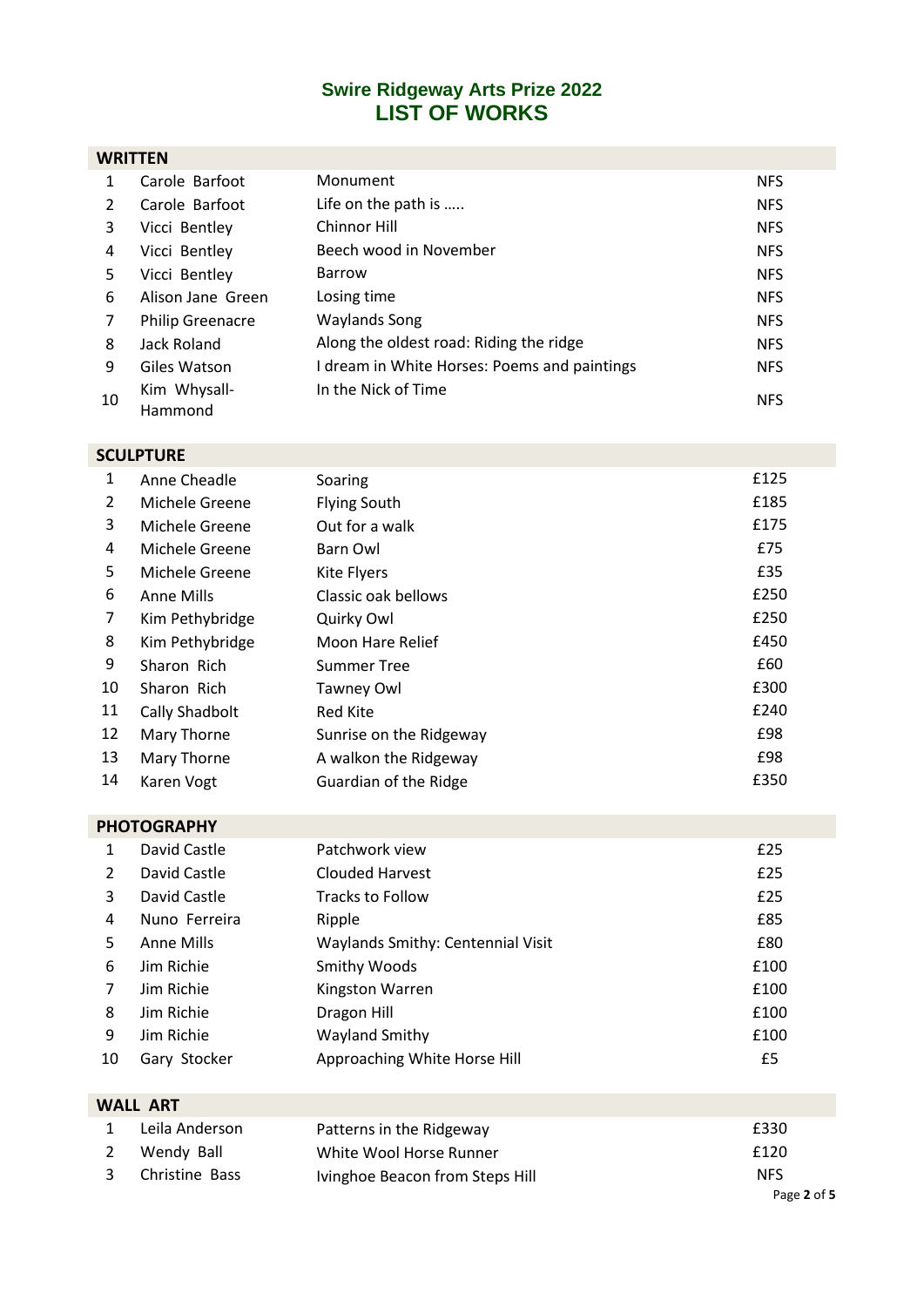| 4  | Christine Bass      | Incombe Hole, Steps Hill                    | <b>NFS</b> |
|----|---------------------|---------------------------------------------|------------|
| 5  | Astrid Clark        | Sunset at Waylands Smithy                   | £80        |
| 6  | Astrid Clark        | Walking from Waylands Smithy to White Horse | £150       |
| 7  | Melanie Davies      | Avebury: The Ancient Stones                 | £90        |
| 8  | Melanie Davies      | Bronze Age Barrow at Ridgeway               | £90        |
| 9  | Maggie Errington    | Lest we forget'                             | £190       |
| 10 | <b>Ruth Gerring</b> | Faringdon Folly from White Horse Hill       | £200       |
| 11 | David Gibbons       | The perils of leadership                    | £260       |
| 12 | David Gibbons       | Calligraphy                                 | £50        |
| 13 | David Gibbons       | Into the Sunset                             | £135       |
| 14 | David Gibbons       | "C'mon Daddy"                               | £95        |
| 15 | David Gibbons       | Leaving the Dark Wood                       | £100       |
| 16 | David Gibbons       | Evening shadows on Waylands Smithy          | £200       |
| 17 | Patsey Jones        | By Segsbury Camp                            | £70        |
| 18 | Patsey Jones        | <b>Summer Clouds</b>                        | £75        |
| 19 | Patsey Jones        | <b>Uffington Entrance</b>                   | £170       |
| 20 | Patsey Jones        | <b>Mist Rising</b>                          | £200       |
| 21 | Lin Kerr            | <b>Nightly Grazing</b>                      | £1,400     |
| 22 | Lin Kerr            | Galloping to Uffington                      | £1,400     |
| 23 | Lin Kerr            | <b>Wayland Whispers</b>                     | £950       |
| 24 | Susan Klemenic      | Snow on the Hill                            | £95        |
| 25 | Susan Klemenic      | On the crossroad                            | £95        |
| 26 | Peter Leggott       | Spirit of the Ridgeway                      | £97        |
| 27 | <b>Edward Moss</b>  | A pause for thought along the Ridgeway      | £290       |
| 28 | <b>Edward Moss</b>  | Mad March Hares                             | £190       |
| 29 | Bee Operanto        | The Moonraker                               | £400       |
| 30 | Jacqueline Osborn   | Early Summer storm                          | <b>NFS</b> |
| 31 | Gavin Peacock       | St Mary the Virgin, North Stoke             | £195       |
| 32 | Alison Radburn      | Silhouettes on the Ridgeway                 | £100       |
| 33 | Annabel Rees        | View of patchwork fields                    | <b>NFS</b> |
| 34 | Robert Rose         | Ridgeway Horizon                            | NFS        |
| 35 | Robert Rose         | End of the Road                             | <b>NFS</b> |
| 36 | Robert Rose         | Is she one of yours Ethel?                  | £200       |
| 37 | John Sampson        | Windhorse                                   | £200       |
| 38 | Ushma Sargeant      | Listen can you hear the Gods Hammer?        | £1,900     |
| 39 | Ushma Sargeant      | <b>Patchwork Downs</b>                      | £445       |
| 40 | Ushma Sargeant      | Watch the storm                             | £150       |
| 41 | Ushma Sargeant      | Storm clouds over the harvest               | £375       |
| 42 | Ushma Sargeant      | Endure and overcome                         | £375       |
| 43 | Ushma Sargeant      | White Horse and Dragon Hill                 | £445       |
| 44 | Ushma Sargeant      | The Field of Warm Fuzzies                   | £495       |
| 45 | Jill Smith          | A shaft of light strikes Dragon Hill        | £225       |
| 46 | Jill Smith          | Ridgeway Tapestry                           | £80        |
| 47 | Jill Smith          | Ridgeway Skyline                            | £85        |
| 48 | Jill Smith          | The Horses View, Uffington                  | £225       |
| 49 | Roberta Tetzner     | <b>Floating Free</b>                        | £698       |
| 50 | Lynette Thomas      | Wayland and the White Horse                 | £500       |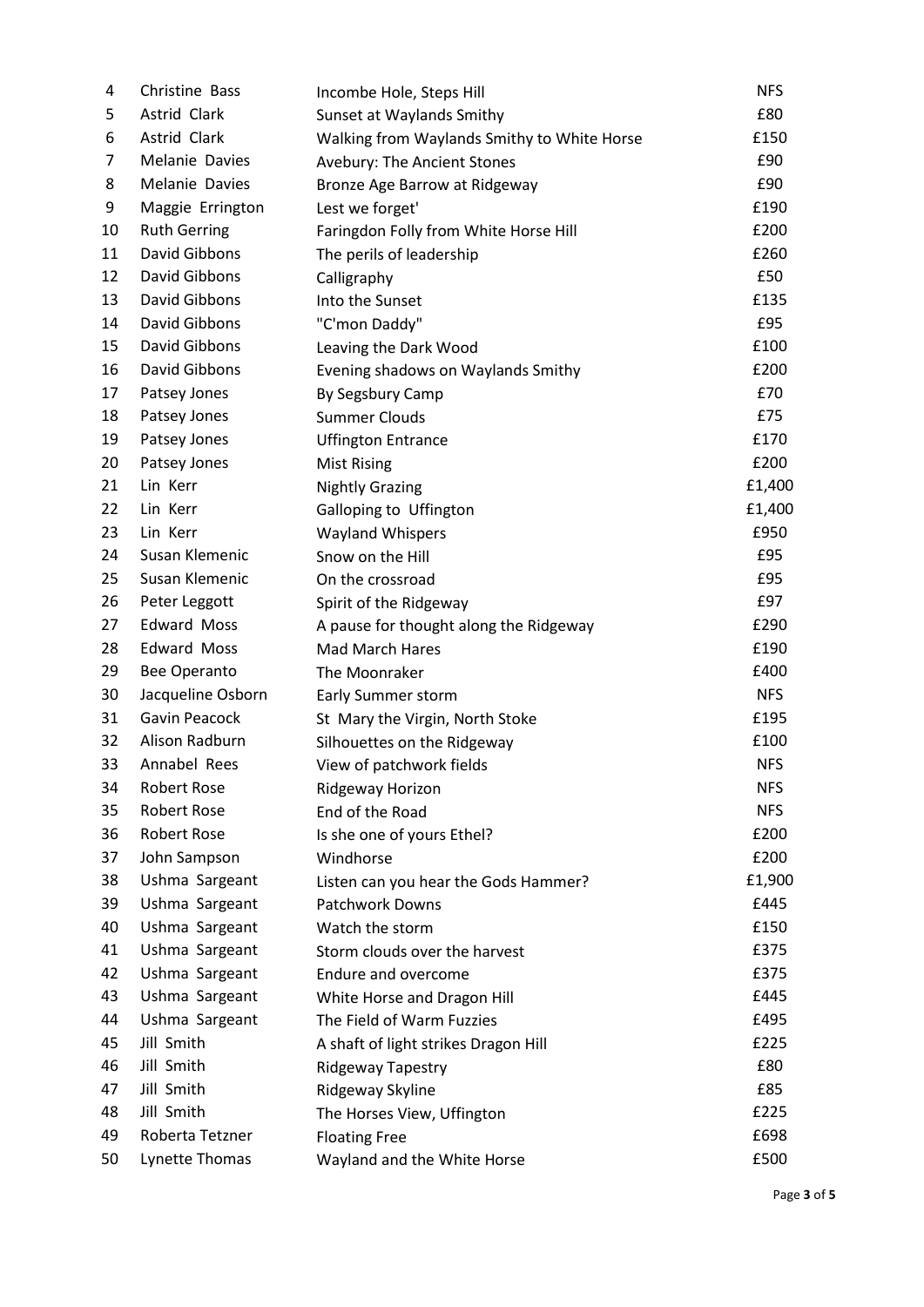| 51 | Marc Thompson   | The Long Straight Track - Impending storm | £850       |
|----|-----------------|-------------------------------------------|------------|
| 52 | Marc Thompson   | The Long Staright Track - dawn            | £850       |
| 53 | Claire Tubb     | <b>Standing Stones</b>                    | £55        |
| 54 | Claire Tubb     | <b>Frosty Avebury</b>                     | £115       |
| 55 | Sally Turner    | <b>Mystical Shade</b>                     | £180       |
| 56 | Sally Turner    | <b>Finding Space</b>                      | £180       |
| 57 | Lawrence Ward   | The Ridgeway above Wantage                | £150       |
| 58 | Lawrence Ward   | Ridgeway, winter rain                     | £270       |
| 59 | Lawrence Ward   | Ridgeway west of Wantage                  | £250       |
| 60 | Lawrence Ward   | Ridgeway approaching Uffington Castle     | £120       |
| 61 | Paul Whitehouse | A walk on the Ridgeway, Nuffield          | <b>NFS</b> |
| 62 | Paul Whitehouse | The Ridgeway at Ipsden, summer            | £160       |
| 63 | Paul Whitehouse | Winter on the Ridgeway near Nuffield      | £180       |
| 64 | Geoff Bond      | Bury Down Sentinels.                      | £165       |

## **SALE OF WORKS**

Many of the works in the exhibition are for sale. The sale price for each work is given in this Catalogue with any works that are not for sale marked NFS.

Full details of the sale arrangements are given on the Sale of Works page of the web site or on the hand out at the exhibition.

To buy an artwork on line, please send us details using the Sale Form or by email [anthony.burdall@burdall.net.](mailto:anthony.burdall@burdall.net) We will forward your request to the artists who will contact you to provide details of the work and arrange delivery/collection. Payment is to be made to be made to us via BACS. Please ensure you clarify with the artist the details of the work, including any frame and/or mounting. When you are happy to proceed we will collect payment and arrange for delivery of the work.

To buy an artwork at the exhibition please consult with the reception desk.

**Further information can be obtained from : Anthony Burdall, 2 Fernham Road, Faringdon Oxfordshire SN7 7JY Tel : 01367 240713 Mob : 0784135 2938 Email : [anthony.burdall@burdall.net](mailto:anthony.burdall@burdall.net)**